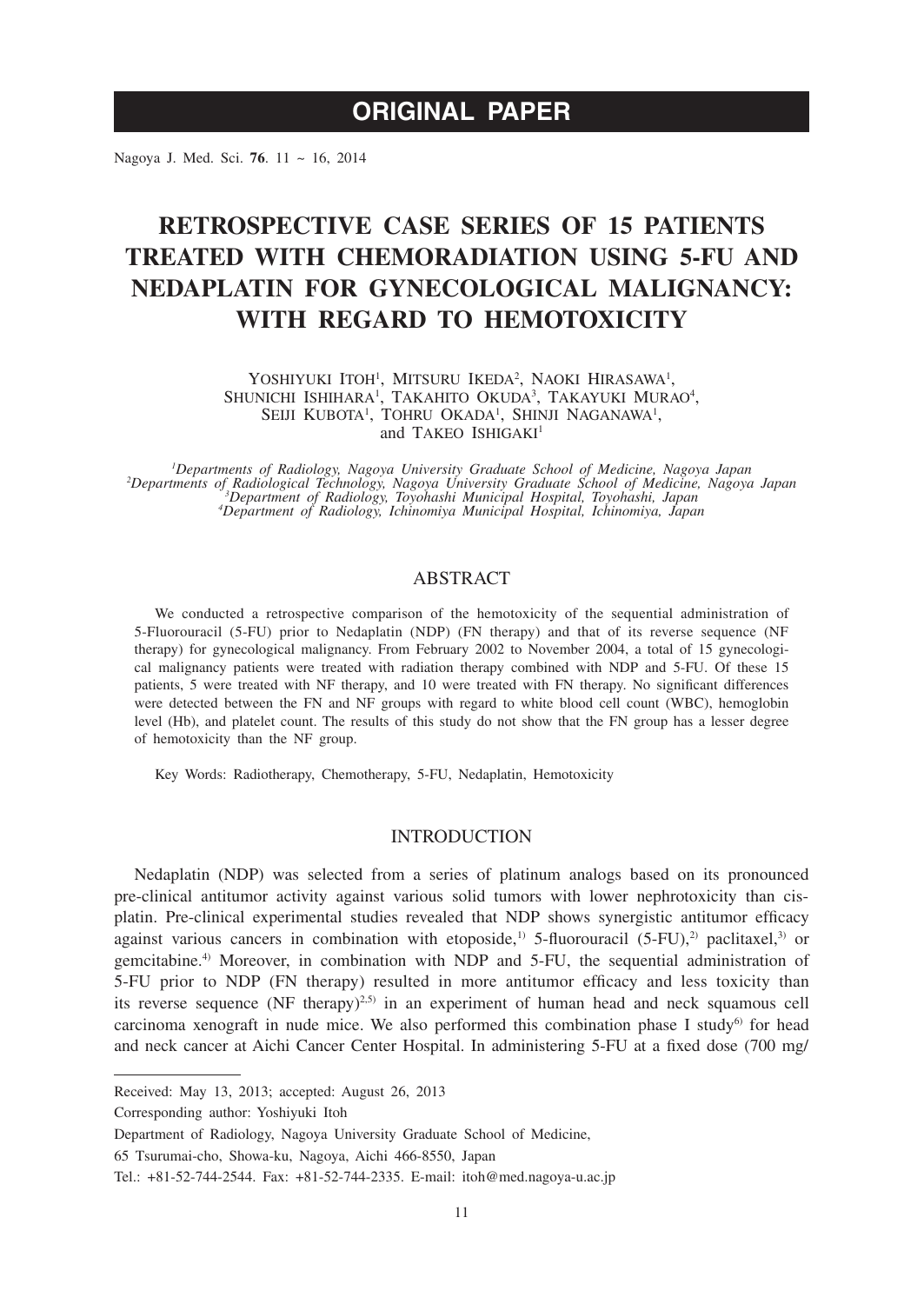m<sup>2</sup> on days 1–5), the recommended dose of NDP was 150 mg/m<sup>2</sup>. Furthermore, we performed a Phase I/II study<sup>7</sup> of alternating chemoradiotherapy using FN therapy for patients with cervical cancer. The recommended dose of NDP was  $140 \text{ mg/m}^2$  in this alternating chemoradiotherapy.

In the present study, we performed concurrent chemoradiation for gynecological malignancy, administering 5-FU at a dose (700 mg/m2 /d on days 1–4) and administering NDP on day 4 at a dose of 100 mg/m<sup>2</sup>, by reference to prior studies.<sup>6,7)</sup> We retrospectively and historically compared the hemotoxicity of prior FN therapy with that of NF therapy for gynecological malignancy.

# SUBJECTS AND METHODS

## *Patients*

From February 2002 to November 2004, a total of 15 gynecological malignancy patients were treated with radiation therapy combined with NDP and 5-FU. Of these 15 patients, 5 were treated with NF therapy (NF Group), and 10 were treated with FN therapy (FN Group). Histological exams were conducted for all patients; there were 14 cases of squamous cell carcinoma and one of undifferentiated carcinoma. Of 15 patients, 12 were diagnosed with cervical cancers, and 3 with vaginal cancers. Patients were diagnosed in a clinical stage, according to the classification system of the International Federation of Gynecology and Obstetrics (FIGO). Eligibility requirements included an ECOG performance status 0 to 2 (Criteria of Eastern Cooperative Oncology Group), an age of less than 75 years, adequate marrow function (white blood cell count (WBC)  $\geq$  3,000/mm<sup>3</sup>, platelet count  $\geq$  100,000/mm<sup>3</sup>), a creatinine clearance greater than or equal to 60 ml/min, adequate hepatic function, and no prior treatment with radiotherapy or chemotherapy. Patient characteristics are shown in Table 1. Patients 1–4 were treated at the Toyohashi Municipal Hospital, and patient 10 was treated at the Ichinomiya Municipal Hospital. The others were treated at the Nagoya University Hospital.

## *Chemotherapy (Table 1)*

Two different schedules using 5-FU before/after NDP-combined radiotherapy for 15 patients with gynecological malignancy were evaluated. One group received 5-FU 700 mg/m<sup>2</sup>/day intravenous (IV) continuous infusion on days 1–4 plus NDP 100 mg/m<sup>2</sup> IV bolus on day 1 (NF Group: 5 pts). The other group received 5-FU at the same dose on days 1–4 and NDP on day 4 (FN Group: 10 pts). These two schedules were started concomitantly with whole pelvic irradiation, and repeated every third week. Although NDP was administered by IV in principle, there were also cases administered by intra-arterial infusion if no lymph node metastasis occurred. Each treatment consisted of 2 courses of chemotherapy.

#### *Radiation therapy (Table 1)*

Patients with cervical cancer, except for patient 9, were treated with a combination of external irradiation and high-dose-rate (HDR) intracavitary brachytherapy (RALS). Whole pelvic irradiation was delivered using conventional anterior-posterior parallel opposed fields with 6 or 10 MV photons. The usual field is about  $16\times16 - 17\times18$  cm at the isocenter. A central shield was inserted to avoid an overdose of radiation to the bladder and rectum during intracavitary irradiation. Straight shields 4 cm wide at the axis of the beam are often used. An additional 10–20 Gy was then delivered to the pelvis until the dose reached 50 Gy. However, in patients 14 and 15, with a large field size ( $22 \times 22$  cm), whole pelvic irradiation was delivered using four fields with anterior-posterior and two lateral portals to reduce complications. HDR intracavitary irradiation was initiated in all patients after 30 Gy of external irradiation, using a Toshiba HDR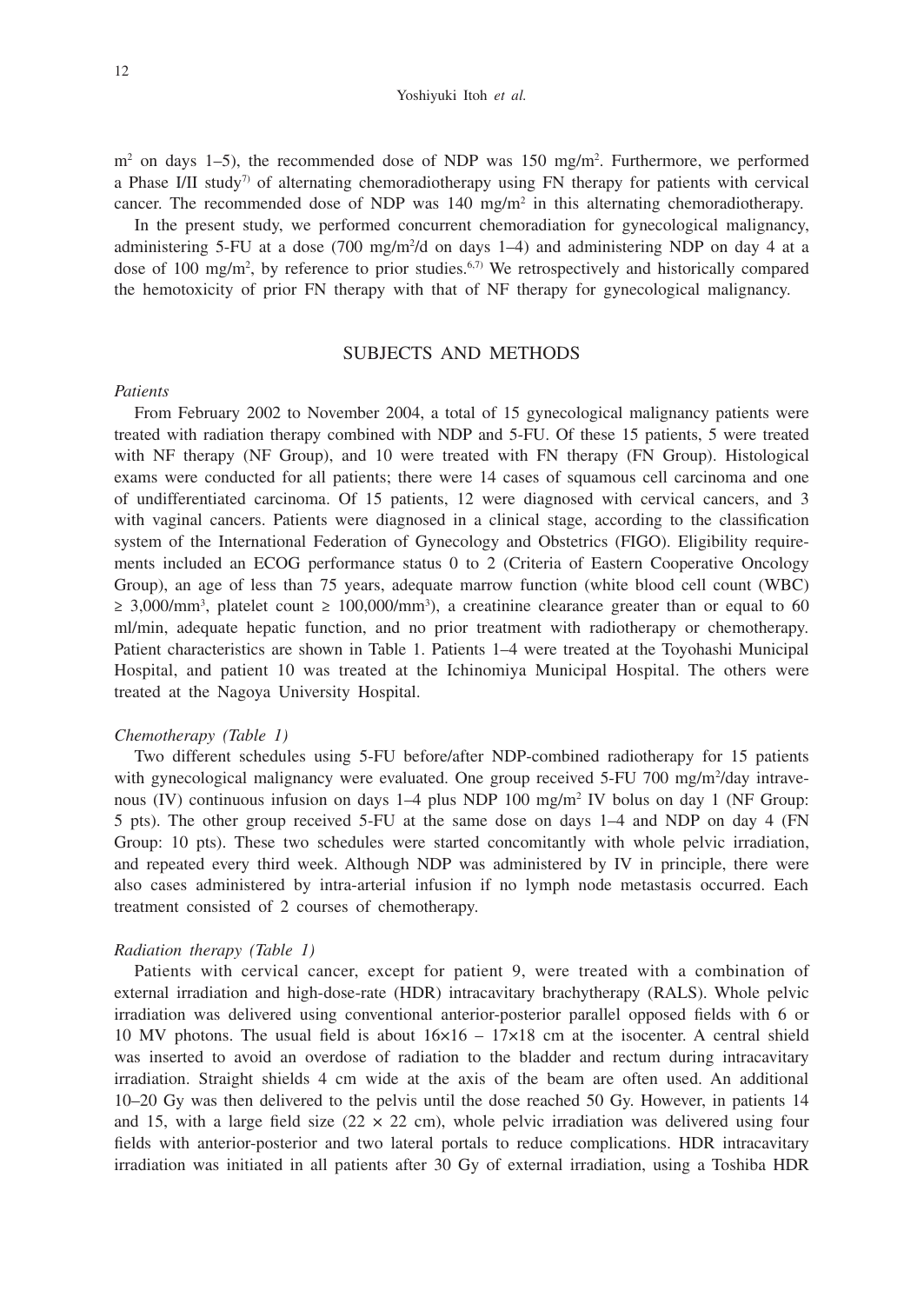| Case No.       | Age | <b>PS</b>      | Disease   | Stage | Dose $(Gy)$ | <b>RALS</b><br>(Gy)      | $5-FU$<br>(mg/m <sup>2</sup> ) | <b>NDP</b><br>(mg/m <sup>2</sup> ) |
|----------------|-----|----------------|-----------|-------|-------------|--------------------------|--------------------------------|------------------------------------|
| $NF$ Group     |     |                |           |       |             |                          |                                |                                    |
| 1              | 74  | $\mathbf{1}$   | CC        | III B | 50.4        | 18                       | 700                            | 50                                 |
| $\mathfrak{2}$ | 63  | $\overline{2}$ | CC        | III B | 50.4        | 18                       | 700                            | 50                                 |
| $\mathfrak{Z}$ | 72  | $\mathbf{1}$   | CC        | II B  | 50.4        | 24                       | 700                            | 70                                 |
| $\overline{4}$ | 66  | $\mathbf{1}$   | CC        | III B | 50.4        | 18                       | 700                            | 70                                 |
| 5              | 66  | $\mathbf{1}$   | CC        | III B | 50.4        | 28                       | 700                            | 100                                |
| $FN$ Group     |     |                |           |       |             |                          |                                |                                    |
| 6              | 66  | $\mathbf{1}$   | CC        | III B | 50.4        | 28                       | 700                            | 100                                |
| $\tau$         | 54  | $\theta$       | <b>VC</b> | IV A  | 60.0        | $\overline{\phantom{m}}$ | 700                            | 100                                |
| 8              | 54  | $\theta$       | CC        | II B  | 50.4        | 24                       | 700                            | 100                                |
| 9              | 53  | $\Omega$       | CC        | III B | 50.4        | 15                       | 700                            | 100                                |
| 10             | 39  | $\theta$       | CC        | IV B  | 60.0        | $\overline{\phantom{0}}$ | 700                            | 100                                |
| 11             | 57  | $\theta$       | CC        | III B | 50.4        | 18                       | 700                            | 100                                |
| 12             | 60  | 1              | VC        | II B  | 60.0        | $\qquad \qquad -$        | 700                            | 100                                |
| 13             | 68  | 1              | CC        | III B | 50.4        | 24                       | 700                            | 100                                |
| 14             | 65  | $\theta$       | CC        | III A | 50.4        | 24                       | 700                            | 100                                |
| 15             | 71  | $\mathfrak{2}$ | VC        | Ш     | 45.0        | 24                       | 700                            | 100                                |

**Table 1** Clinical features in all patients

PS: Performance status (ECOG), CC: cervical cancer of the uterus, VC: vaginal cancer RALS: Remote afterloading system (high-dose-rate intracavitary brachytherapy)

system (NF group: patients 1–4) and a micro-selectron HDR system (NF group: patient 5; FN group: all patients except for patients 7, 10, and 12). HDR intracavitary brachytherapy was performed with a combination of a tandem and Henschke-type ovoid applicator. A single dose of 6 Gy was delivered primarily at point A once weekly. In patient 10, a very large tumor had invaded the rectum with liver metastasis; therefore, external irradiation alone was delivered.

# *Toxicity*

Adverse events of hematologic toxicity were evaluated according to the toxicity grading criteria of Common Terminology Criteria for Adverse Events v3.0 (CTACE). In the usual case, the patients underwent a blood test once a week during the treatment, but two times per week when hematologic toxicity increased. In hematologic toxicity, the statistical significance between the FN and NF groups was obtained using Fisher's exact test, with  $p < 0.05$  considered significant.

# RESULTS

## *NF group*

In the NF Group, the initial dose of NDP was reduced for patients 1–4 because of 50–60 mg/min of creatinine clearance. In patient 5, Grade 3 toxicity developed in WBC and platelets after the first course; therefore, the doses for both NDP and 5-FU were reduced to 75% in the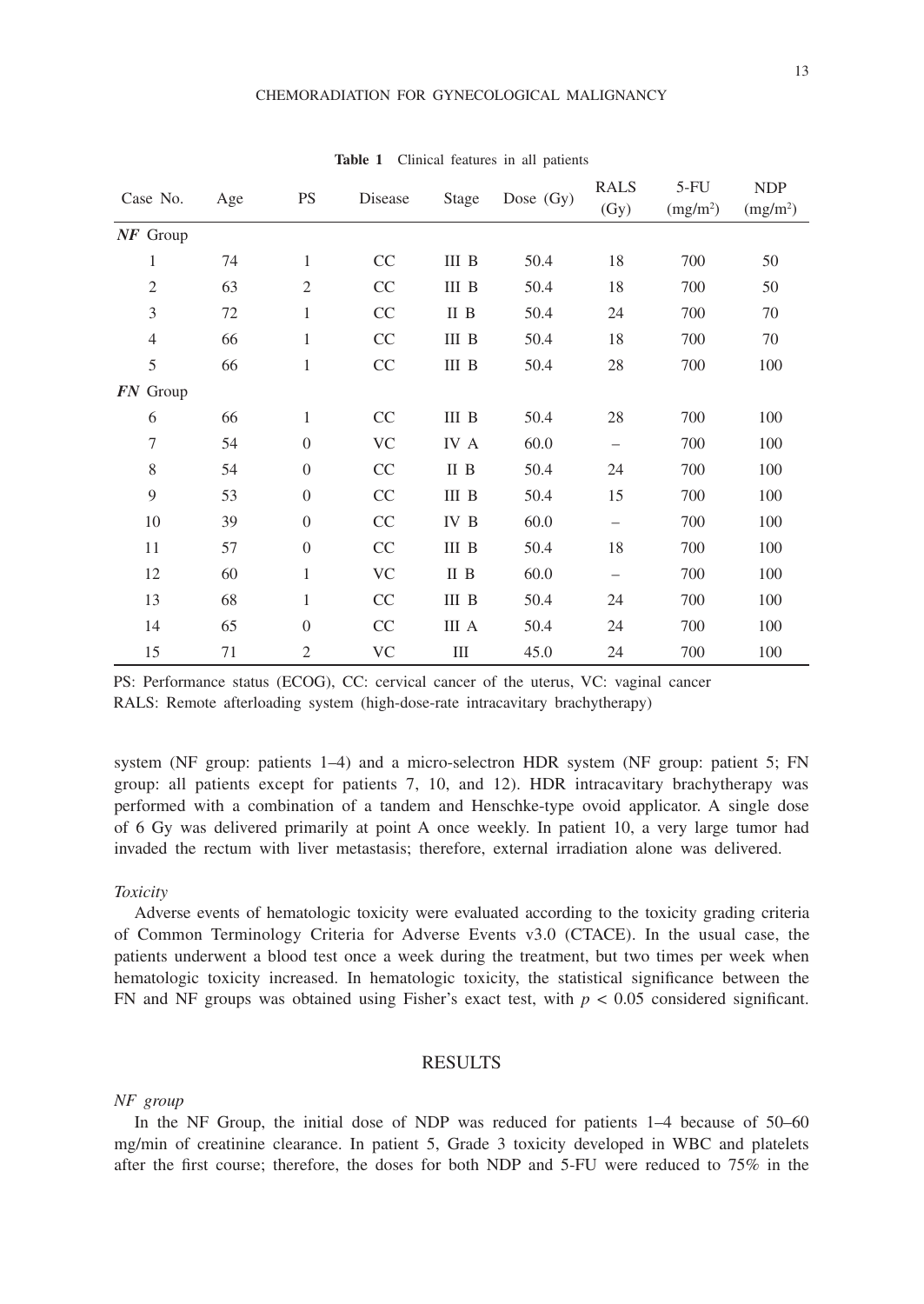#### Yoshiyuki Itoh *et al.*

second course. In all cases in the NF group, irradiation was uninterrupted. Hematological toxicity is shown in Table 2.

## *FN group*

Hematological toxicity is shown in Table 3. In patients 9, 12, 14, and 15, Grade 3 toxicity developed in WBC, but severe toxicity did not develop in platelets. In one case, irradiation was interrupted for 5 days due to postoperative ileus (the patient had undergone surgery for cholelithiasis), and chemotherapy was limited to one cycle (patient 15). No significant difference was detected between the FN and NF groups with regard to WBC ( $p=1$ ), Hb ( $p=0$ . 241758), or platelets ( $p=0.333333$ ). In addition, there was no case which developed worse nephrotoxicity in this study.

#### DISCUSSION

Several randomized studies $6-9$ ) have demonstrated that concurrent chemoradiotherapy significantly improves treatment outcome compared with radiotherapy alone for patients with locally advanced uterine cervical cancer. Concurrent chemoradiotherapy is, therefore, now considered to be a standard treatment for locally advanced uterine cancer. According to the standard chemotherapy regimen in clinical practice, in a combination of cisplatin and 5-FU, cisplatin was administered on day 1. Severe hemotoxicity rates of several concurrent chemoradiation studies using NDP alone for cervical cancer are shown in Table 4. Kamiura *et al.*<sup>10)</sup> indicated that, when NDP alone was given at 70 mg/m<sup>2</sup> on days 1 and 29, none of the planned radiotherapy was postponed or discontinued due to side effects. In a dose escalation study involving 8 institutions with concurrent chemoradiation therapy using the same regimen, Hatae  $et al.<sup>11</sup>$  reported that a recommended NDP dose of 80 mg/m<sup>2</sup> and that the dose-limiting toxicity indicated leukopenia (Table 4). On the other hand, in this study, the WBCs in the FN group were less toxic even though the NDP dose was  $100 \text{ mg/m}^2$  and 5-FU was also administered. No significant difference was detected between the FN and NF groups with regard to WBCs in this study. However, in the NF group the dose of NDP was 50 mg/m<sup>2</sup> or 70 mg/m<sup>2</sup>, in only one case that of NDP was 100 mg/m2 , and for this patient the doses for both NDP and 5-FU were reduced to 75% in the second course due to thrombocytopenia. Although there were few cases and no conclusion could be drawn, the toxicity of platelets showed few tendencies.

In general, the greater the dose of the anti-cancer agent, the more severe the toxicity. We performed a Phase I/II study<sup>7</sup> of alternating chemoradiotherapy using FN therapy for patients with cervical cancer at Aichi Cancer Center Hospital. The recommended dose of NDP was 140 mg/m<sup>2</sup> in the alternating chemoradiotherapy. But in the present study, we performed concurrent chemoradiation for gynecological malignancy at the reduced doses for both 5-FU and NDP. Though we could not show its usefulness, the FN therapy did not increase hemotoxicity compared with NF therapy. As NDP could be given with lower hydration compared with CDDP, NDP could be used even in cases of slightly impaired renal or cardiac function. The optimal methods for the two drugs have yet to be established. A prospective study would rectify this shortcoming. In conclusion, the statistical analysis conducted as a part of this study did not show that the FN group had less hemotoxicity than the NF group.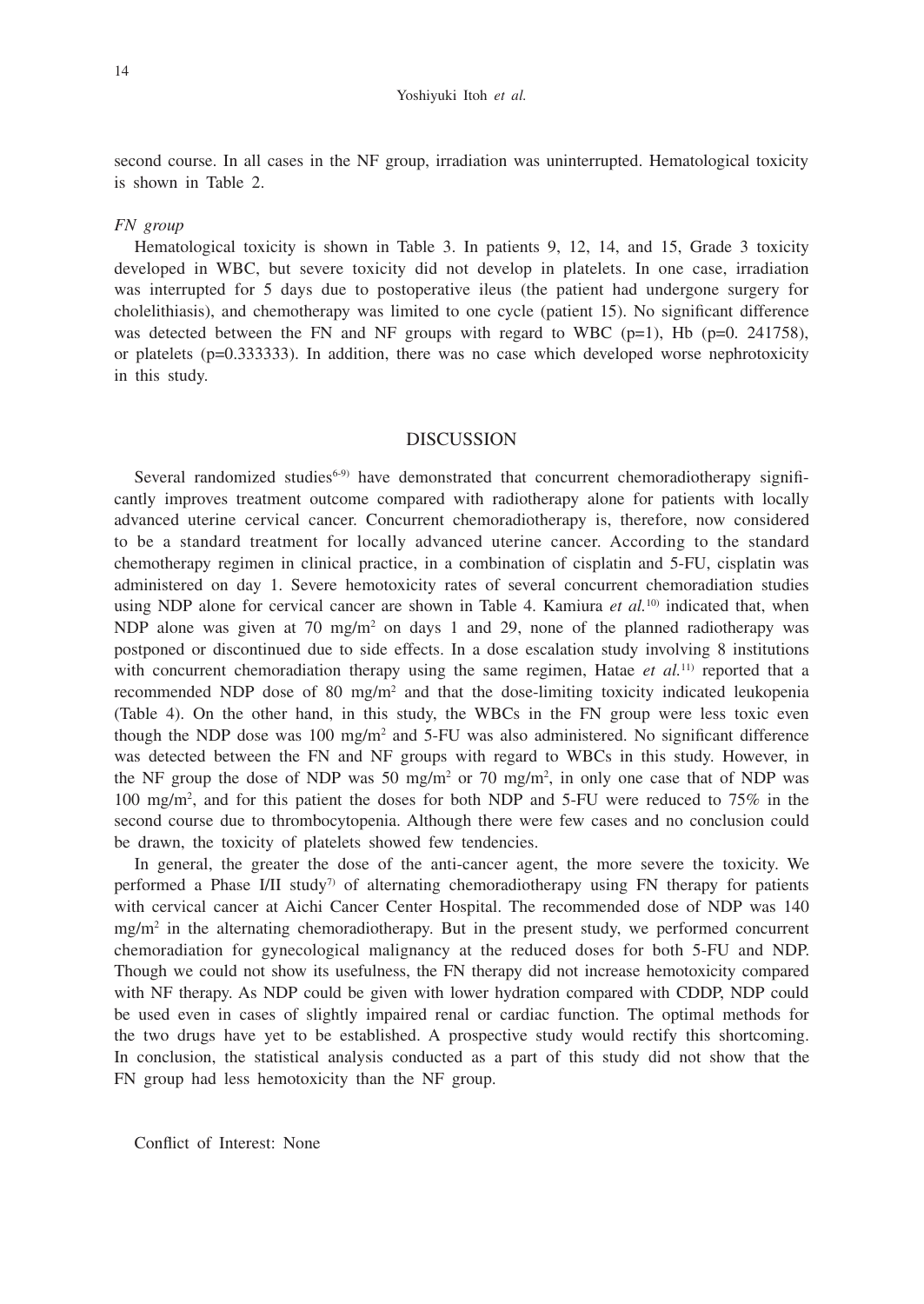## CHEMORADIATION FOR GYNECOLOGICAL MALIGNANCY

|              | Case<br>No. | WBC (Grade) | Hb (Grade) | Plts (Grade) |
|--------------|-------------|-------------|------------|--------------|
| 50 $mg/m^2$  |             |             |            |              |
|              |             |             |            |              |
| 70 $mg/m^2$  |             |             |            | U            |
|              | 4           | 3           |            | O            |
| 100 $mg/m^2$ | $5*$        |             |            |              |

**Table 2** Hematological toxicity in *NF* Group

a)  $5^*$ : Doses of NDP and 5-FU were reduced to 75% in 2<sup>nd</sup> course.

b) NCI-common toxicity criteria for adverse events (version 3.0, 2003)

|                         | Case<br>No. | WBC (Grade) Hb (Grade) Plts (Grade) |                             |   |
|-------------------------|-------------|-------------------------------------|-----------------------------|---|
| $100$ mg/m <sup>2</sup> | 6           | $\mathfrak{D}$                      |                             | 0 |
|                         | 7           | $\mathfrak{D}_{\mathfrak{p}}$       |                             |   |
|                         | 8           | $\mathcal{D}_{\mathcal{L}}$         |                             |   |
|                         | 9           | 3                                   | 2                           | O |
|                         | 10          | 2.                                  | 2                           |   |
|                         | 11          | $\mathcal{D}_{\mathcal{L}}$         | 3                           |   |
|                         | 12          | 3                                   | $\mathcal{D}_{\mathcal{L}}$ | 0 |
|                         | 13          |                                     |                             |   |
|                         | 14          | 3                                   | 2                           | 2 |
|                         | 15          | 3                                   |                             |   |

**Table 3** Hematological in *FN* Group

Table 4  $>$  Grade 3 hematological toxicity

|                |                          | WBC $(\% )$ | Hb $(\%)$ | Plt $(\%)$ |
|----------------|--------------------------|-------------|-----------|------------|
| Chemoradiation | 70 mg/m <sup>2 a)</sup>  | 33.3(4/12)  | 8.3(1/12) | 0(0/12)    |
| NDP alone      | 80 mg/m <sup>2 b)</sup>  | 8.3(1/12)   | 0(0/12)   | 8.3(1/12)  |
|                | *90 mg/m <sup>2 b)</sup> | 100(2/2)    | 0(0/2)    | 0(0/2)     |
| Present study  | NF Group                 | 40(2/5)     | 40(2/5)   | 20(1/5)    |
|                | **FN Group               |             |           |            |
|                | $100 \text{ mg/m}^2$     | 40(4/10)    | 10(1/10)  | 0(0/10)    |

a) Concurrent chemoradiation therapy with Nedaplatin for high-risk cervical cancer – clinical investigation of adverse events (ref. 12)

b) A dose escalation study of concurrent chemoradiation therapy with Nedaplatin for cervical cancer (ref. 13)

\* vs. \*\* not significant in WBC